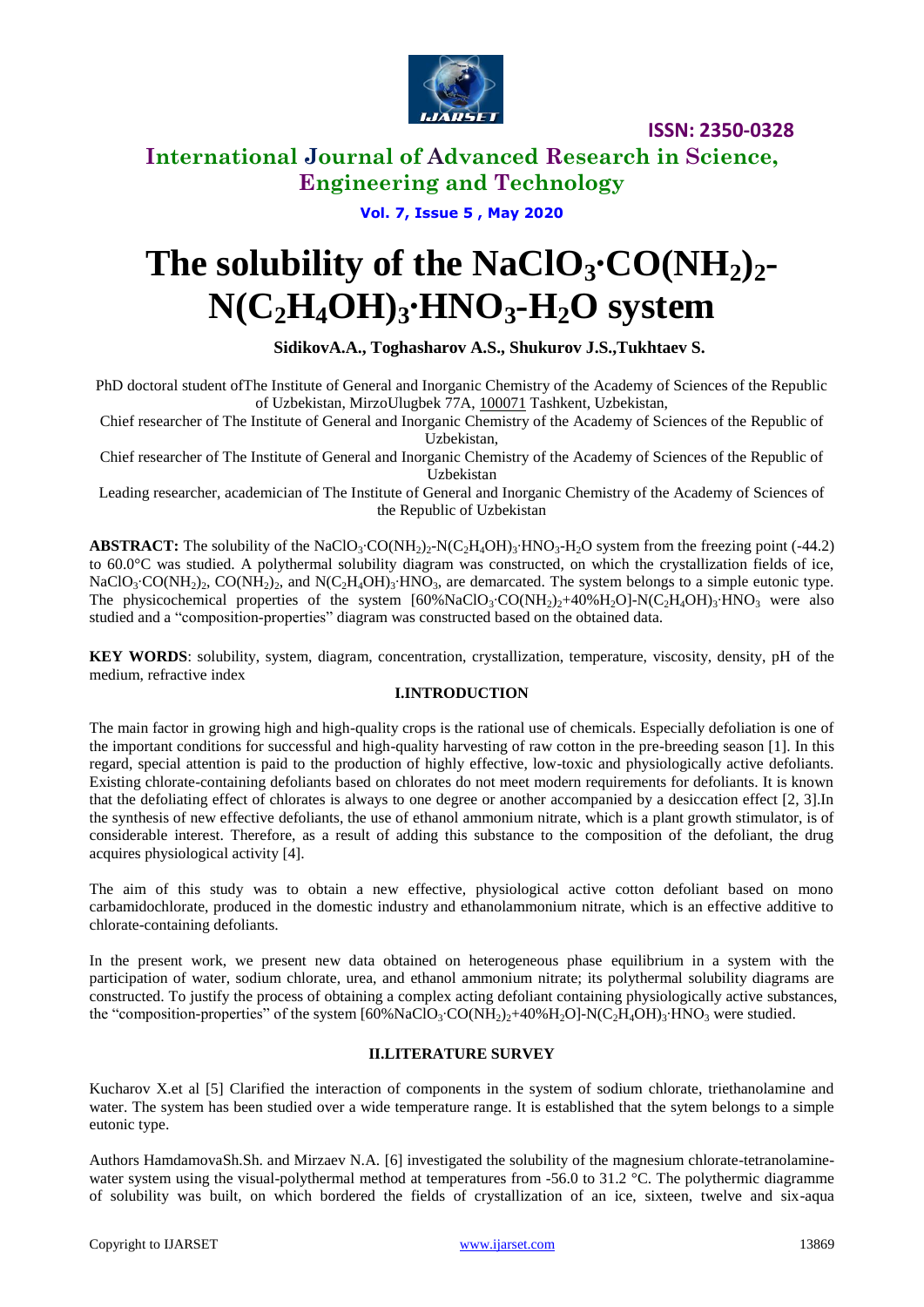

# **International Journal of Advanced Research in Science, Engineering and Technology**

# **Vol. 7, Issue 5 , May 2020**

magnesium chlorate, treethanolamin and new substances with the structure MgOHClO<sub>3</sub> ⋅N(C<sub>2</sub>H<sub>4</sub>OH)<sub>3</sub>⋅2H<sub>2</sub>O and  $(C_2H_4OH_3$ <sup>-</sup>HClO<sub>3</sub> are established. The compounds were identified by chemical and physical chemical methods of analysis.

Khudoyberdiev F.I. [7] studied the solubility in the NaClO<sub>3</sub>⋅3CO(NH<sub>2</sub>)<sub>2</sub>-N(C<sub>2</sub>H<sub>4</sub>OH)<sub>3</sub>⋅C<sub>4</sub>H<sub>4</sub>N<sub>2</sub>O<sub>2</sub>⋅H<sub>2</sub>O system by using a visual polythermal method. The solubility diagram of the system is constructed in the temperature range (-23.9) to 60ºС in order to justify the conditions for the synthesis of a new compound based on the starting components.

#### **III.METHODOLOGY**

The solubility polytherm of the NaClO<sub>3</sub>⋅CO(NH<sub>2</sub>)<sub>2</sub>-N(C<sub>2</sub>H<sub>4</sub>OH)<sub>3</sub>⋅HNO<sub>3</sub>⋅H<sub>2</sub>O system was studied by the visual polythermal method [8]. To identify the components of the system, chemical and physicochemical methods of analysis were used. Quantitative chemical analysis of sodium solid phases was carried out by flame photometry [9], the chlorate-ion content was determined by the volume permanganometric method [10] and carbon, nitrogen, and hydrogen by elemental analysis [11].The relative density was determined by the pycnometric method [12] using a capillary pycnometer of 5 and 10 ml. The pH of the solutions was measured according to the procedure [13] with a FE20 METTLER TOLEDO pH meter. The kinematic viscosity of the solutions was determined on a VPZ capillary viscometer [14] with a capillary diameter of 1.16-1.84 mm. The refractive index was determined on an IRF 454 refractometer of the BM model in the range from 1.2 to 1.7 with one refractometric block [15].

## **IV.MATERIALS**

In our studies, we used NaClO<sub>3</sub>·CO(NH<sub>2</sub>)<sub>2</sub>, synthesized by alloying carbamide with sodium chlorate at a molar ratio of 1: 1. After the formation of a homogeneous melt of the starting components, crystals of the compound  $NaClO<sub>3</sub> \cdot CO(NH<sub>2</sub>)<sub>2</sub>$  were isolated by cooling.

The binary NaClO<sub>3</sub>·CO(NH<sub>2</sub>)<sub>2</sub>-H<sub>2</sub>O system was studied by us in the temperature range from -33.0 to 100.0 °C. On the solubility curve of the system, the crystallization branches of ice, urea, sodium monocarbamidochlorate were established. The results obtained are consistent with the literature data presented in [16].

Triethanolammonium nitrate was synthesized based on nitric acid and triethanolamine, taken at a molar ratio of 1: 1. It is a brown colored fluid solution at 25 °C with a pH of 6.08.

#### **V. RESULTS AND DISCUSSION**

The solubility in the N(C<sub>2</sub>H<sub>4</sub>OH)<sub>3</sub>⋅HNO<sub>3</sub>⋅H<sub>2</sub>O system was studied by us in the temperature range from -19.0 to 1.0 °C (Fig. 1). The solubility diagram of the  $N(C_2H_4OH)_3$ <sup>-HNO</sup>3<sup>-H<sub>2</sub>O system is characterized by the presence of two</sup> branches of ice crystallization and N(C2H4OH)3∙HNO3. The eutectic point of the system corresponds to 81.75%  $N(C_2H_4OH)_3$ <sup>•</sup>HNO<sub>3</sub> and 18.25% H<sub>2</sub>O, at a temperature of -19.0 °C.



**Fig. 1. The solubility diagram of the**  $N(C_2H_4OH)_3$ **<b>•HNO**<sub>3</sub>**•H**<sub>2</sub>**O** system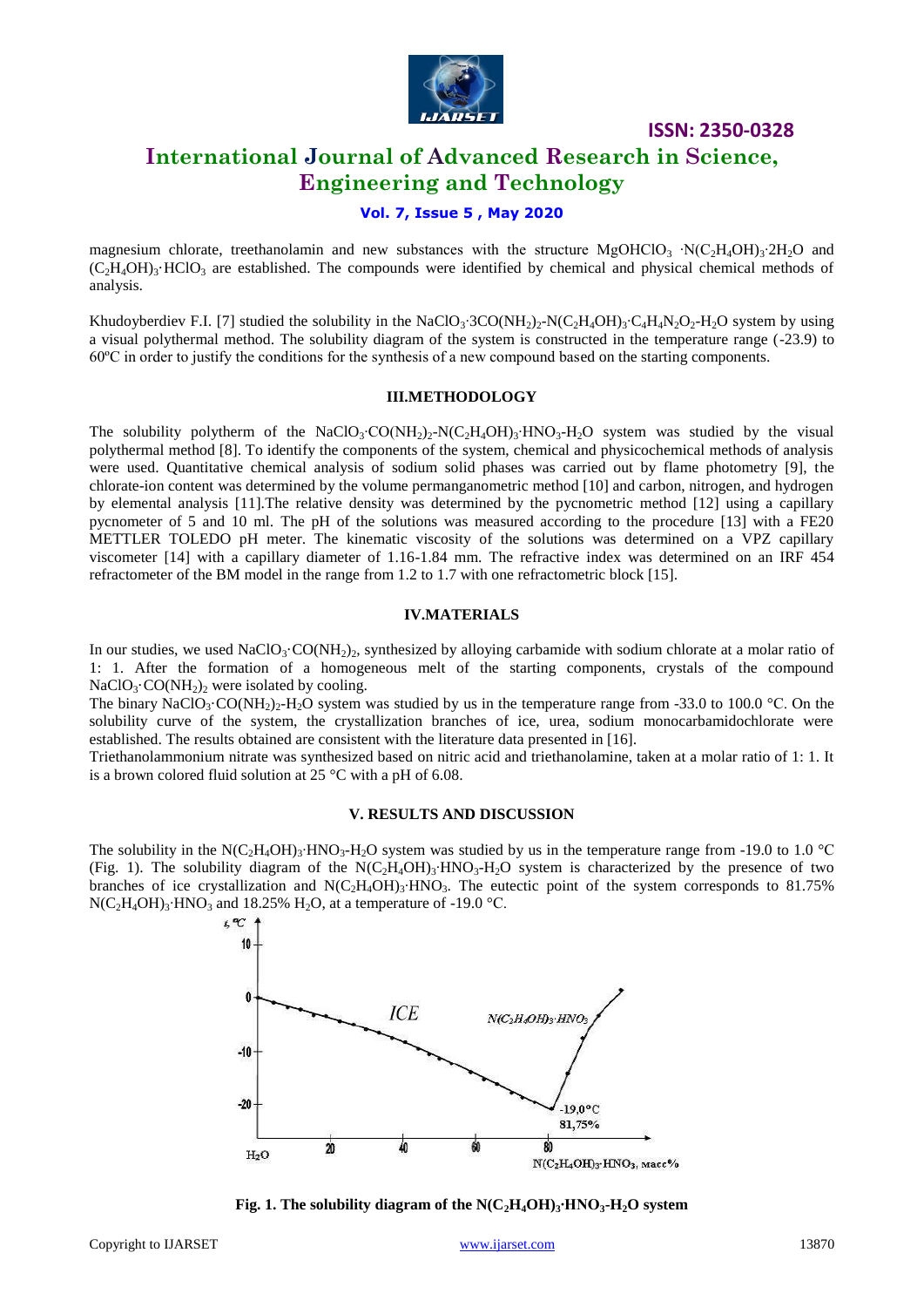

# **International Journal of Advanced Research in Science, Engineering and Technology**

**ISSN: 2350-0328**

## **Vol. 7, Issue 5 , May 2020**

The NaClO<sub>3</sub>⋅CO(NH<sub>2</sub>)<sub>2</sub>⋅N(C<sub>2</sub>H<sub>4</sub>OH)<sub>3</sub>⋅HNO<sub>3</sub>⋅H<sub>2</sub>O system was studied using seven internal sections from -44.2 to 60 °C. On the polythermal solubility diagram, the fields of crystallization are distinguished: ice, NaClO<sub>3</sub>⋅CO(NH<sub>2</sub>)<sub>2</sub>, CO(NH<sub>2</sub>)<sub>2</sub> and  $N(C_2H_4OH)_3$ ⋅HNO<sub>3</sub> (Fig. 2.).





The ice and urea crystallization fields in the diagram are delimited by a curved line connecting points A and B. At the eutectic point of the system, the concentration of components is 22.2% NaClO<sub>3</sub>⋅CO(NH<sub>2</sub>)<sub>2</sub>, 69.6% N(C<sub>2</sub>H<sub>4</sub>OH)<sub>3</sub>⋅HNO<sub>3</sub> and 8.2% H<sub>2</sub>O. The crystallization temperature of point C (-19.0) °C, the concentration of triethanolammonium nitrate is 81.75%, and water is 18.25%. The fields of urea and triethanolammonium nitrate are delimited by a curved line between points B and D.The crystallization temperature of point D is  $(-35.6)$  °C, the concentration of NaClO<sub>3</sub>⋅CO(NH<sub>2</sub>)<sub>2</sub> and N(C<sub>2</sub>H<sub>4</sub>OH)<sub>3</sub>⋅HNO<sub>3</sub> is 2.4% and 97.6%, respectively. The crystallization fields of sodium and urea monocarbamidochlorate are delimited by a curve connecting the points of the diagrams E and F. The double and triple points of the NaClO<sub>3</sub>·CO(NH<sub>2</sub>)<sub>2</sub>-N(C<sub>2</sub>H<sub>4</sub>OH)<sub>3</sub>⋅HNO<sub>3</sub>⋅H<sub>2</sub>O system are shown in Table 1.

| Table 1. Double and triple points of the NaClO <sub>3</sub> .CO(NH <sub>2</sub> ) <sub>2</sub> -N(C <sub>2</sub> H <sub>4</sub> OH) <sub>3</sub> .HNO <sub>3</sub> -H <sub>2</sub> O system |  |
|---------------------------------------------------------------------------------------------------------------------------------------------------------------------------------------------|--|
|---------------------------------------------------------------------------------------------------------------------------------------------------------------------------------------------|--|

|                                   | Composition of the liquid phase $(\%)$ |        |                | Solid phase      |
|-----------------------------------|----------------------------------------|--------|----------------|------------------|
| $NaClO3$ .                        | $HNO3·N(C2H4OH)$                       | $H_2O$ | $\rm ^{10}C$ ) |                  |
| CO(NH <sub>2</sub> ) <sub>2</sub> |                                        |        |                |                  |
| 61.2                              |                                        | 38.8   | $-33.0$        | $Ice + CO(NH2)2$ |
| 58.4                              |                                        | 33.4   | $-33.2$        | The same         |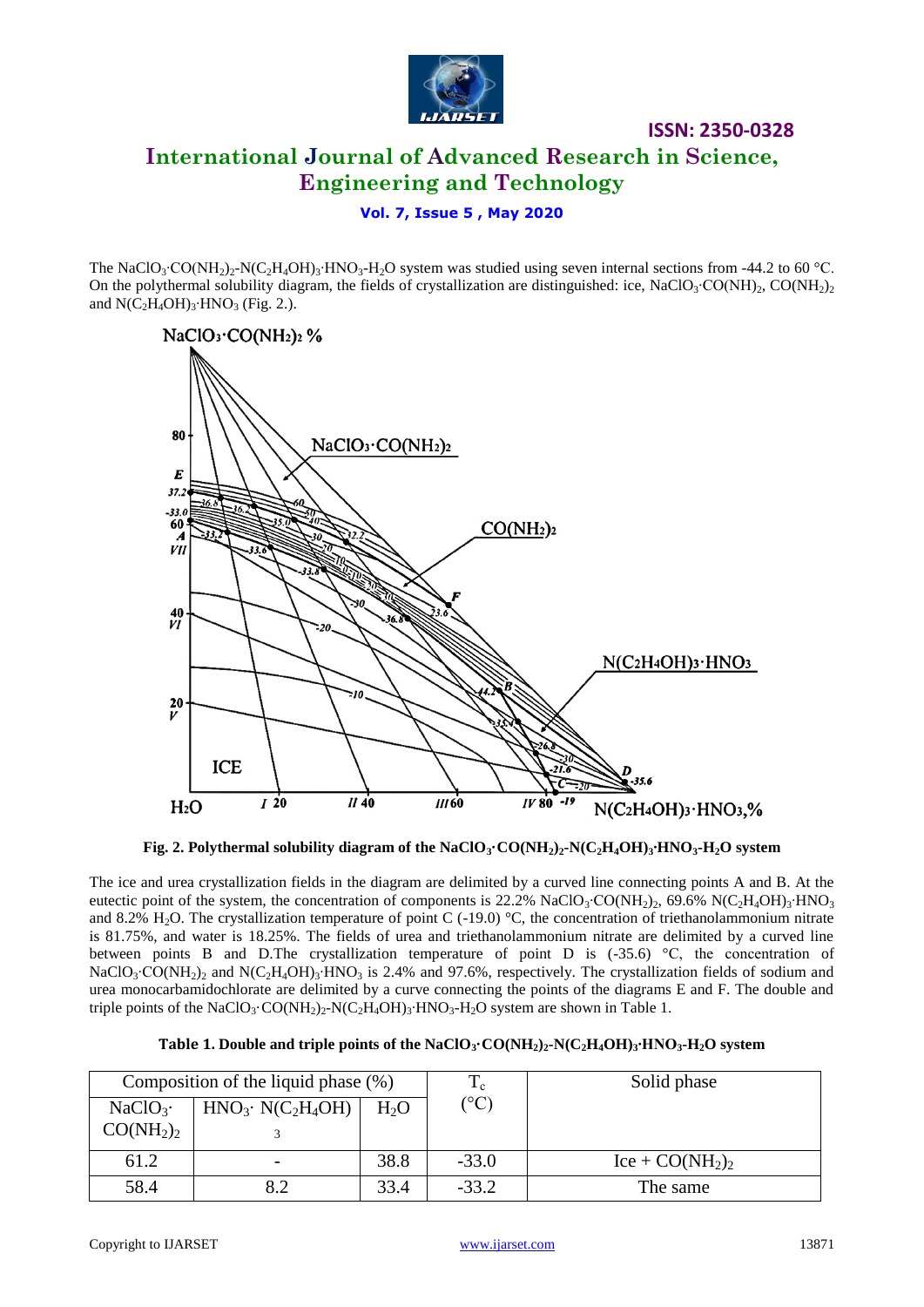

# **International Journal of Advanced Research in Science, Engineering and Technology**

| 55.2              | 17.8 | 27   | $-33.6$ | $-1/1-$                                                                                                    |
|-------------------|------|------|---------|------------------------------------------------------------------------------------------------------------|
| 50.0              | 29.8 | 20.2 | $-33.8$ | $-1/1 -$                                                                                                   |
| 38.2              | 49.0 | 12.8 | $-36.8$ | $-1/1 -$                                                                                                   |
| 22.2              | 69.6 | 8.2  | $-44.2$ | Ice +CO(NH <sub>2</sub> ) <sub>2</sub> +HNO <sub>3</sub> ·N(C <sub>2</sub> H <sub>4</sub> OH) <sub>3</sub> |
| 16.0              | 73.4 | 10.6 | $-35.4$ | $Ice +$<br>$HNO3·N(C2H4OH)3$                                                                               |
| 8.8               | 77.8 | 13.4 | $-26.8$ | The same                                                                                                   |
| 4.0               | 80.0 | 16   | $-21.6$ | $-/-$                                                                                                      |
| $\qquad \qquad -$ | 81.6 | 18.4 | $-19.0$ | $-1/1 -$                                                                                                   |
| 2.4               | 97.6 |      | $-35.6$ | $CO(NH2)2+HNO3$ .<br>$N(C_2H_4OH)_3$                                                                       |
| 67.4              |      | 32   | 37.2    | $NaClO3 \cdot CO(NH2)2 +$<br>CO(NH <sub>2</sub> ) <sub>2</sub>                                             |
| 66.2              | 6.8  | 27   | 36.8    | The same                                                                                                   |
| 64.2              | 14.2 | 21.6 | 36.2    | $-/-$                                                                                                      |
| 56.4              | 34.6 | 9    | 32.2    | $-//-$                                                                                                     |
| 42.6              | 57.4 |      | 23.6    | $-1/1 -$                                                                                                   |

# **Vol. 7, Issue 5 , May 2020**

Projections of the system were constructed on the sides of sodium monocarbamidochlorate - water A and on the sides of triethanolammonium nitrate - water B (Fig. 3.).





In order to justify the process of obtaining a defoliant based on sodium monocarbamidochlorate and triethanolammonium nitrate, we studied the solubility and rheological properties of the components in the system [60%NaClO<sub>3</sub>⋅CO(NH<sub>2</sub>)<sub>2</sub>+40%H<sub>2</sub>O]-N(C<sub>2</sub>H<sub>4</sub>OH)<sub>3</sub>⋅HNO<sub>3</sub>.

The system [60%NaClO<sub>3</sub>⋅CO(NH<sub>2</sub>)<sub>2</sub>+40%H<sub>2</sub>O]-N(C<sub>2</sub>H<sub>4</sub>OH)<sub>3</sub>⋅HNO<sub>3</sub> was studied by the solubility method, measuring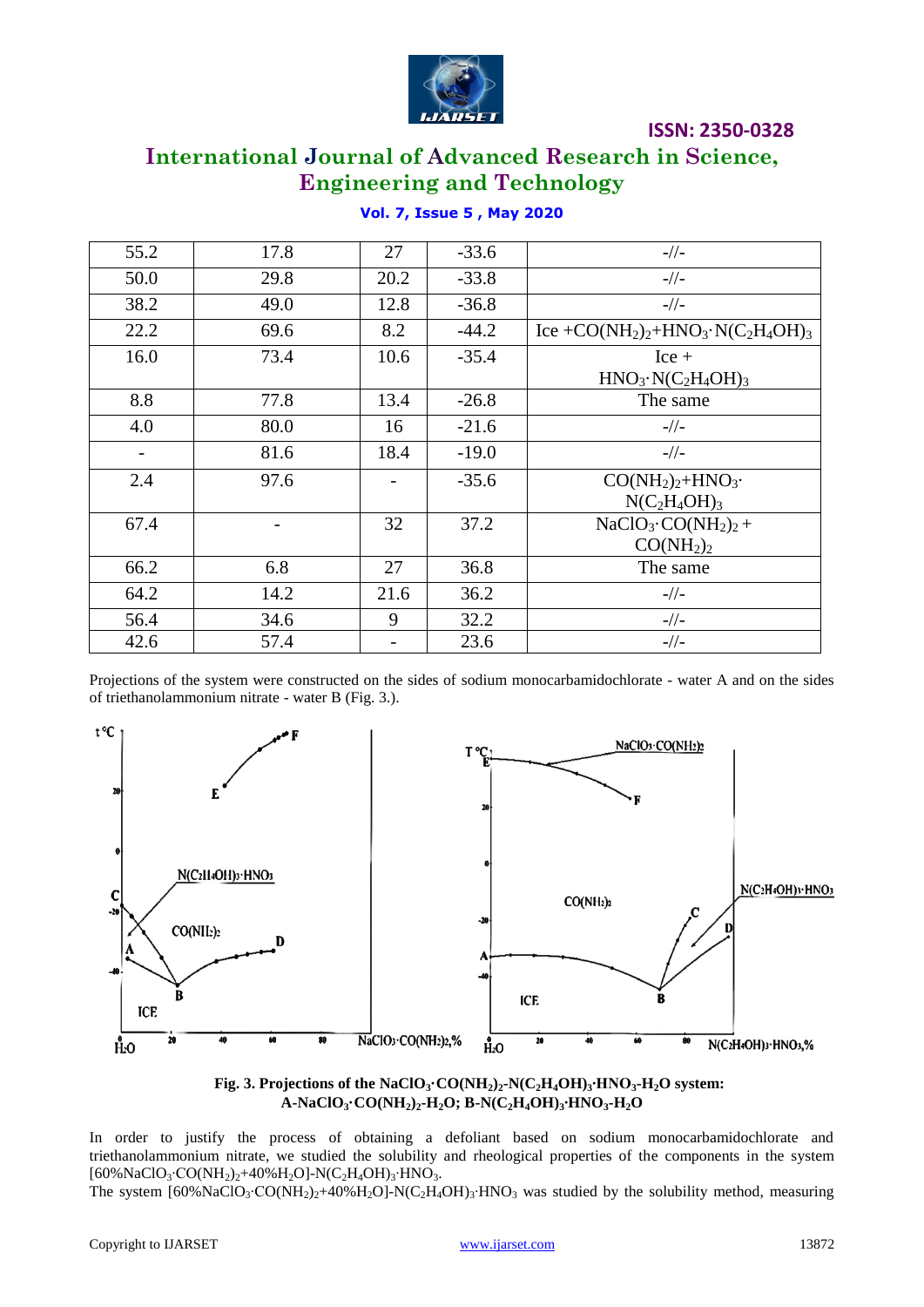

# **International Journal of Advanced Research in Science, Engineering and Technology**

# **Vol. 7, Issue 5 , May 2020**

density, viscosity, pH and refractive index, the results are shown in Table 2. The composition – properties diagram is constructed »Of this system (Fig. 4.).

| Components<br>content, %                                                            |                  |                                       |                                  |                                 |      |                        | Solid phase                                       |
|-------------------------------------------------------------------------------------|------------------|---------------------------------------|----------------------------------|---------------------------------|------|------------------------|---------------------------------------------------|
| 60% NaClO <sub>3</sub> · CO(NH <sub>2</sub> ) <sub>2</sub> +<br>40%H <sub>2</sub> O | NH(C2H2OH)3 HNO3 | Cryst. temperature.,<br>$C_{\circ}$ i | Density,<br>d, g/cm <sup>3</sup> | Viscosity, n.mm <sup>2</sup> /s | Нq   | Refractive index,<br>n |                                                   |
| 100                                                                                 | $\blacksquare$   | 13.0                                  | 1.425                            | 1.82                            | 6.01 | 1.4153                 | $Ice + CO(NH2)2$                                  |
| 93.3                                                                                | 6.7              | 9.2                                   | 1.422                            | 1.94                            | 6.02 | 1.4172                 | The same                                          |
| 85.2                                                                                | 14.8             | $\overline{4.5}$                      | 1.412                            | 2.06                            | 6.02 | 1.4206                 | $-1/1 -$                                          |
| 79.0                                                                                | 21.0             | $\mathbf{0}$                          | 1.402                            | 2.25                            | 6.03 | 1.4232                 | $-//-$                                            |
| 73.5                                                                                | 26.5             | $-3.0$                                | 1.392                            | 2.44                            | 6.03 | 1.4252                 | $-//-$                                            |
| 68.1                                                                                | 31.9             | $-6.5$                                | 1.383                            | 2.56                            | 6.04 | 1.4274                 | $_-//_-$                                          |
| 61.6                                                                                | 38.4             | $-11.0$                               | 1.372                            | 2.84                            | 6.04 | 1.4308                 | $-1/1 -$                                          |
| 56.6                                                                                | 43.4             | $-14.0$                               | 1.363                            | 3.11                            | 6.05 | 1.4357                 | $_-//_-$                                          |
| $\overline{50.7}$                                                                   | 49.3             | $-18.5$                               | 1.354                            | 3.48                            | 6.05 | 1.4353                 | $-1/1 -$                                          |
| 45.0                                                                                | 55.0             | $-22.0$                               | 1.345                            | 3.77                            | 6.06 | 1.4370                 | $-//-$                                            |
| 40.0                                                                                | 60.0             | $-25.5$                               | 1.348                            | 4.03                            | 6.07 | 1.4397                 | $-//-$                                            |
| 26.6                                                                                | 73.4             | $-35.4$                               | 1.332                            | 4.38                            | 6.07 | 1.4415                 | $-//-$                                            |
| 18.3                                                                                | 81.7             | $-21.2$                               | 1.307                            | 5.55                            | 6.07 | 1.4472                 | $CO(NH2)2 +$<br>$N(C_2H_4OH)_3$ ·HNO <sub>3</sub> |
| 8.2                                                                                 | 91.8             | $-7.5$                                | 1.297                            | 6.18                            | 6.08 | 1.4498                 | $Ice + HNO3·N(C2H4OH)3$                           |
| $\Box$                                                                              | 100              | $1.0\,$                               | 1.292                            | 6.59                            | 6.08 | $\overline{1.4525}$    | The same                                          |

# **Physico-chemical and rheological properties of the system [60%NaClO3∙CO(NH2)2+40%H2O]-N(C2H4OH)3∙HNO<sup>3</sup>**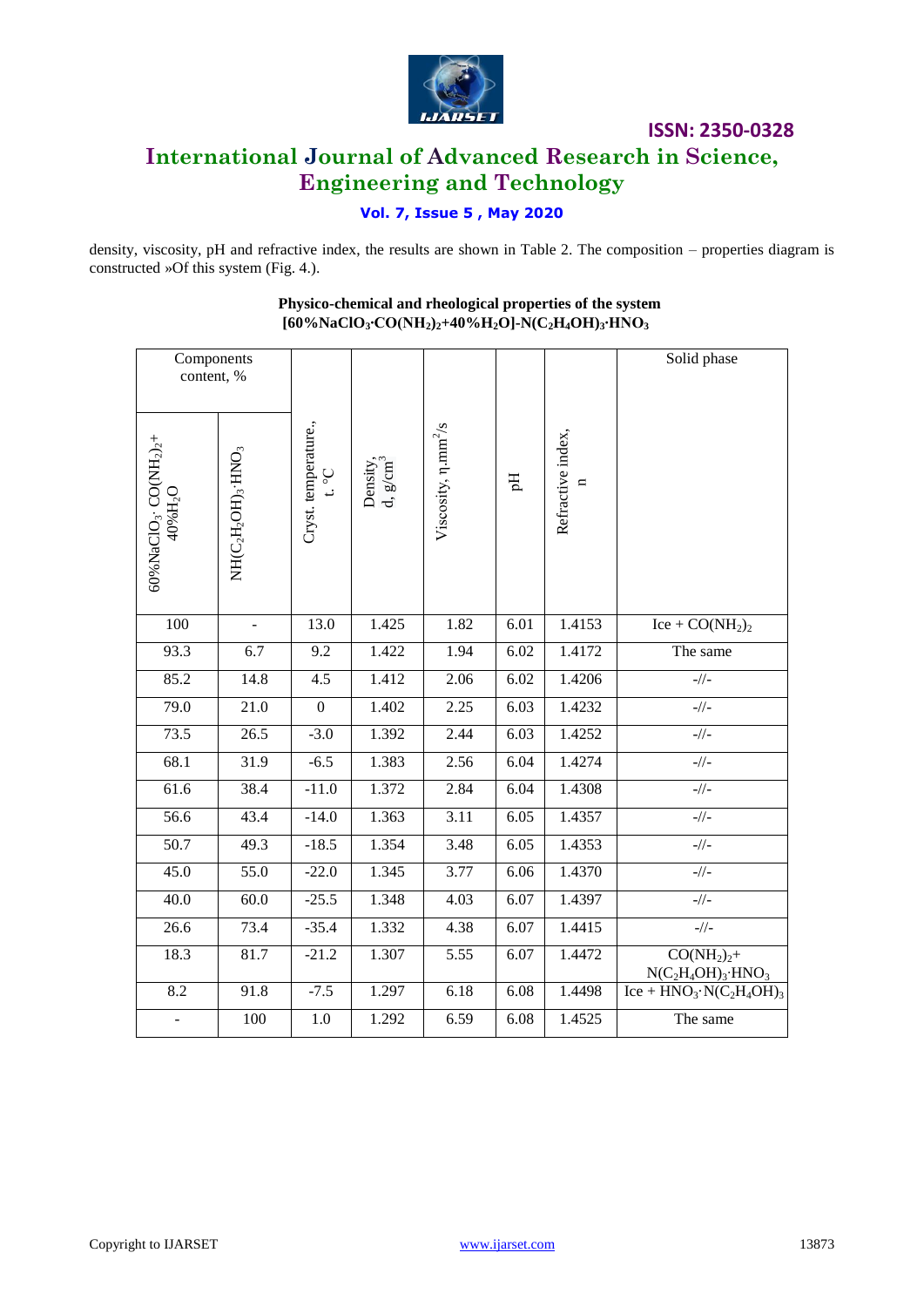

# **International Journal of Advanced Research in Science, Engineering and Technology**

**Vol. 7, Issue 5 , May 2020**



**Fig. 4.** The composition-property diagram of the system  $[60\%$ NaClO<sub>3</sub><sup>•</sup>CO(NH<sub>2</sub>)<sub>2</sub>+40%H<sub>2</sub>O]-N(C<sub>2</sub>H<sub>4</sub>OH)<sub>3</sub><sup>•</sup>HNO<sub>3</sub> **at 25 °С depending on the density change (1); pH of the medium (2); viscosity (3); refractive index (4); crystallization temperature (5).**

Studies have shown that when (74.67%) triethanolammonium nitrate is added to the studied saturated sodium monocarbamidochlorate solution, a decrease in the crystallization temperature of the solution is observed from 13.0 to (-35.4) °C, density from 1.425 to 1.292 g/cm<sup>3</sup> and viscosity increase from 1.82 up to 6.59 mm<sup>2</sup>/s, medium pH from 6.01 to 6.08, refractive index from 1.4153 to 1.4525.At the eutectic point, two solid phases crystallize - urea and triethanolammonium nitrate. As the solubility study showed, a further increase in the concentration of triethanolammonium nitrate in a saturated solution of systems from 73.6 to 100% leads to an increase in the crystallization temperature from (-35.4) to -1.0 °C.

#### **VI. CONCLUSION**

The NaClO<sub>3</sub>·CO(NH<sub>2</sub>)<sub>2</sub>-N(C<sub>2</sub>H<sub>4</sub>OH)<sub>3</sub>·HNO<sub>3</sub>-H<sub>2</sub>O system under study belongs to the simple eutonic type, and no new compounds were found.

Since this system has not been previously studied, the data we have obtained are a scientific reference for masters and doctoral students working in this field.

Based on the results of the study, a physicochemical substantiations of the processes for obtaining a new defoliant was established.

With the aim to develop technologies for the production of new effective defoliants and determine their composition, studied the solubility of the [60%NaClO<sub>3</sub>⋅CO(NH<sub>2</sub>)<sub>2</sub> + 40% H<sub>2</sub>O] - N(C<sub>2</sub>H<sub>4</sub>OH)<sub>3</sub>⋅HNO<sub>3</sub> system, «compositionproperty».On the basis of the data obtained, a polythermal solubility diagram and a «composition-property» diagram of the system was constructed. The data obtained are used for fundamental investigation into the analysis of salt systems as reference data.

#### **REFERENCES**

[1] Teshaev F., Khaitov B. Effect of defoliants and fertilizers on yield and quality of upland cotton (Gossypiumhirsutum L.) // Journal of Cotton Research and Development (CRDA). –India, 2015. -№1. pp. 57-60.

[2] Umarov A.A., Kutyanin L.I. New defoliants: search, properties, applications. M.: Chemistry. 2000. -87s.

[3] Shukurov J.S., Askarova M.K., Tukhtaev S. Solubility in systems comprising sodium dicarbamidochlorate, monoethanolamine acetate, ethanol and acetamiprid // Russian Journal of Inorganic Chemistry. - Moscow, 2018 Vol. 63.-№ 2. pp. 260-264.